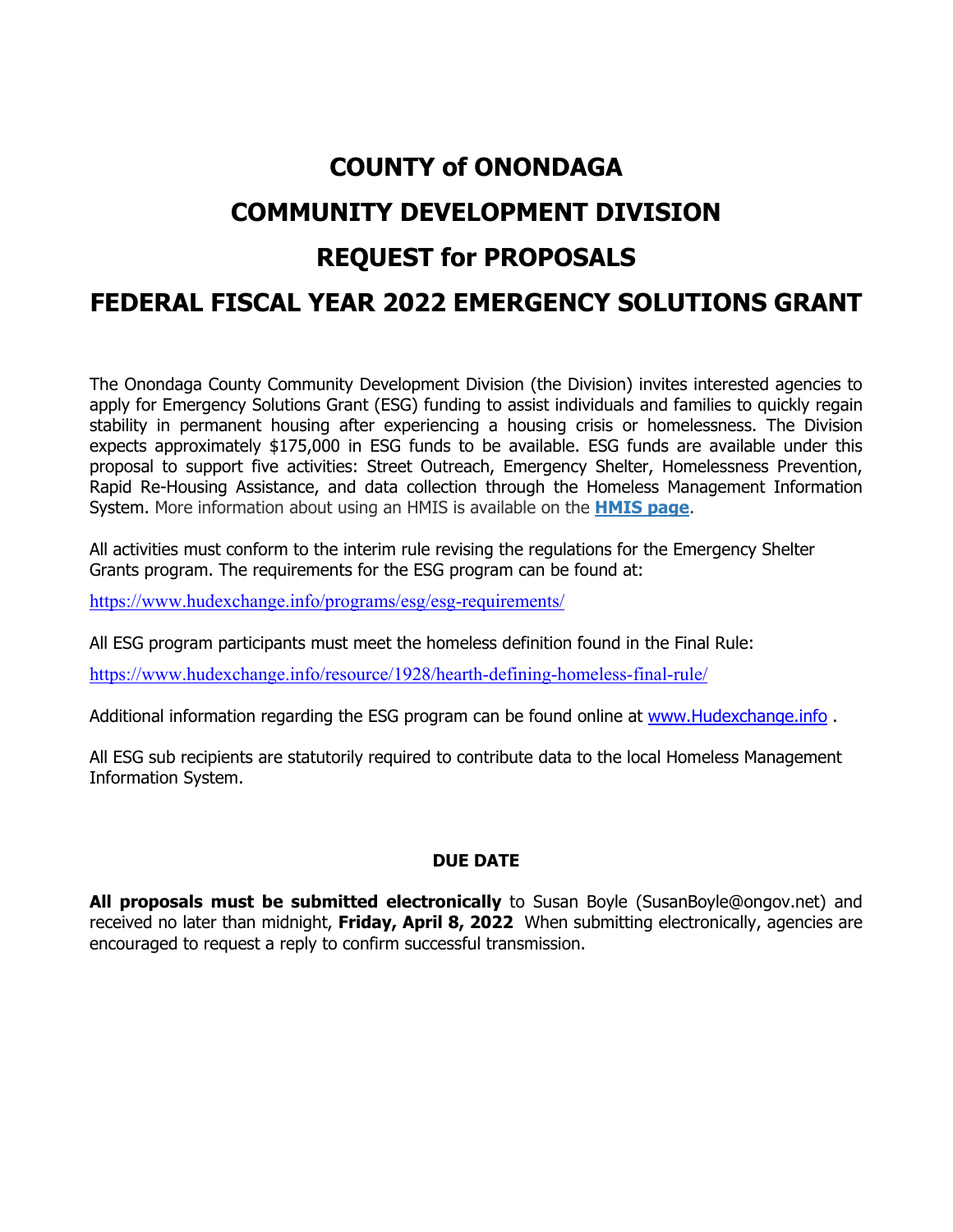# **SELECTION OF PROPOSALS**

## **Only proposals submitted electronically by the due date noted above will be considered**.

Priority will be given to:

Homeless & Housing Coalition of CNY agency members in "good standing" as defined in HHC Operational Guidelines, Article III;

Providers located in Onondaga County;

Projects that prevent homelessness or seek to promptly return those who are literally homeless to stable housing;

Organizations having a history of active participation in the local HMIS;

Projects will be required to participate in the CoC's Coordinated Entry process as defined by HUD CPD Notice 17-01 issued January 2017.

# **CONTENTS OF PROPOSALS**

Limit 6 pages not including budget. Please use size 12 font, left and right margins set at 1 inch.

Be sure to include:

**AGENCY NAME**, address, and sponsoring agency if applicable. Identify project location if different from agency address. Contact person name, phone and email, Executive Director name, phone and email, and organization DUNS number. Agency Federal SAMS Registration must be active.

**PROJECT NAME and ACTIVITY TYPE** (Street Outreach, Emergency Shelter, Homelessness Prevention, Rapid Re-Housing, HMIS). One activity per proposal, no more than 3 proposals may be submitted per agency.

**AGENCY HISTORY (**brief) of providing service to target population and community.

**PROJECT DESCRIPTION.** Description must include: a description of the service(s) to be delivered; the process that will be used to document homeless status; a commitment to participate in the local HMIS by meeting or exceeding minimum data standards for ESG as defined by HUD; a description of need for proposed services. To the extent possible, local data sources should be used to demonstrate need. Include at least one (but no more than three) quantifiable project outcome(s). For each outcome, note at least one (but no more than two) indicators to gauge progress toward meeting the associated outcome. Note the anticipated number of project beneficiaries annually and at any point in time.

**TIME FRAME** (projects supported with FY2021 funds will commence 1/1/23 and conclude no later than 6/30/2024).

**BUDGET**, including amount of ESG funds requested, explicit description of use of ESG funds, and explicit description of the source(s) of required MATCHING funds (match is minimum 100% of ESG request). See Attachment A for information on eligible match sources.

**CERTIFICATION** signed and dated by agency executive or their designee, attesting to the accuracy of all information contained in the application.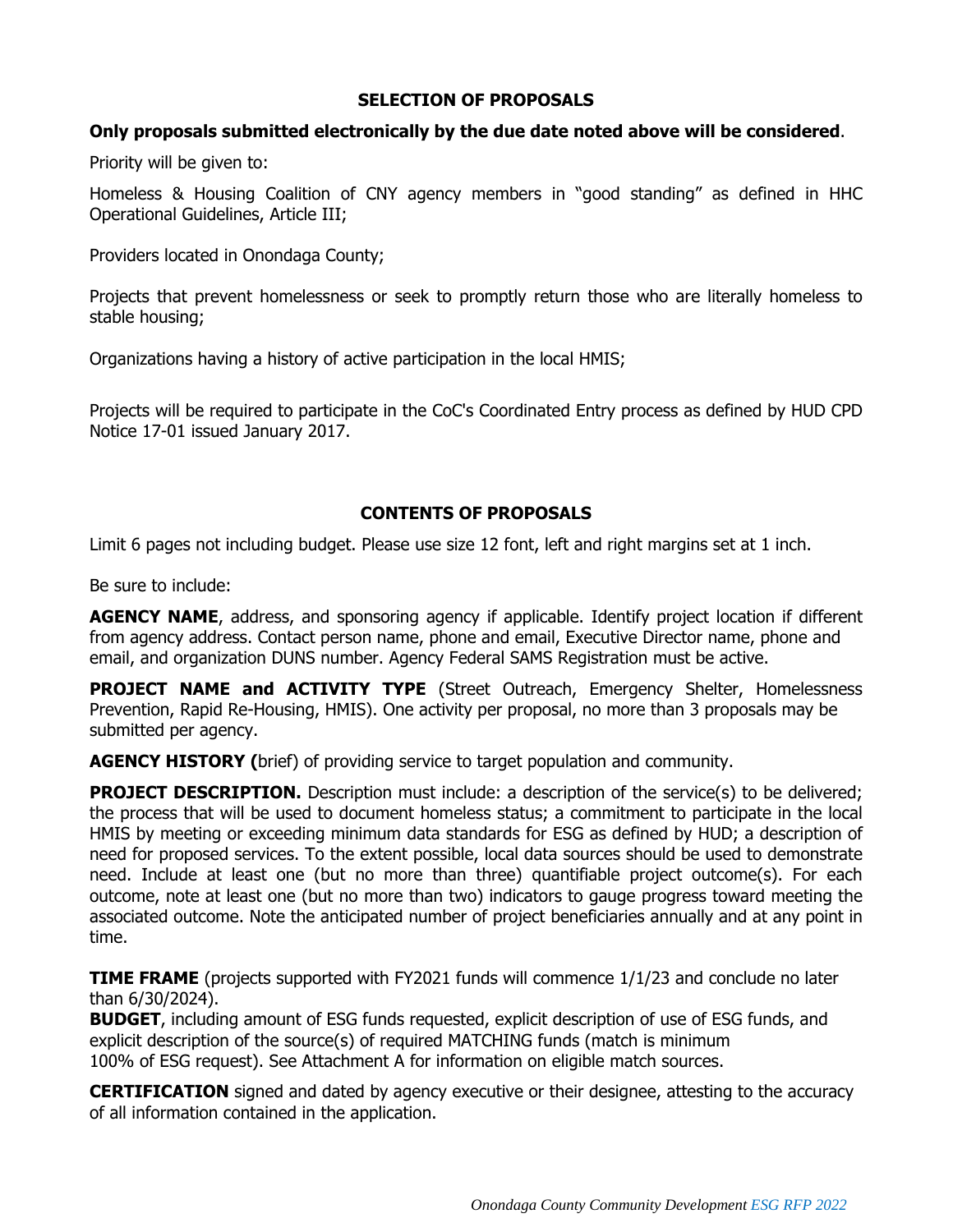#### **CONTRACT TERM**

**Contracts will begin January 1, 2023 for FY2022 funds.** ESG funds **must** be spent within 18 months (June 30, 2024). Timely expenditure of funds is essential. Failure to spend funds within the contract period may result in fund recapture and future ineligibility.

**ESG grant recipients must be trained on HMIS referrals and must input timely, complete and accurate information to the System. Specific reports generated with System data must be submitted quarterly.** 

> **FOR FURTHER INFORMATION, CONTACT: Susan Boyle: Deputy Director of Community Development Email: SusanBoyle@ongov.net Phone: 315-435-3558 Agency website: www.ongov.net/cd**

G:\CD\DATA\Website\ESG\ESG RFP FY 2022.Docx